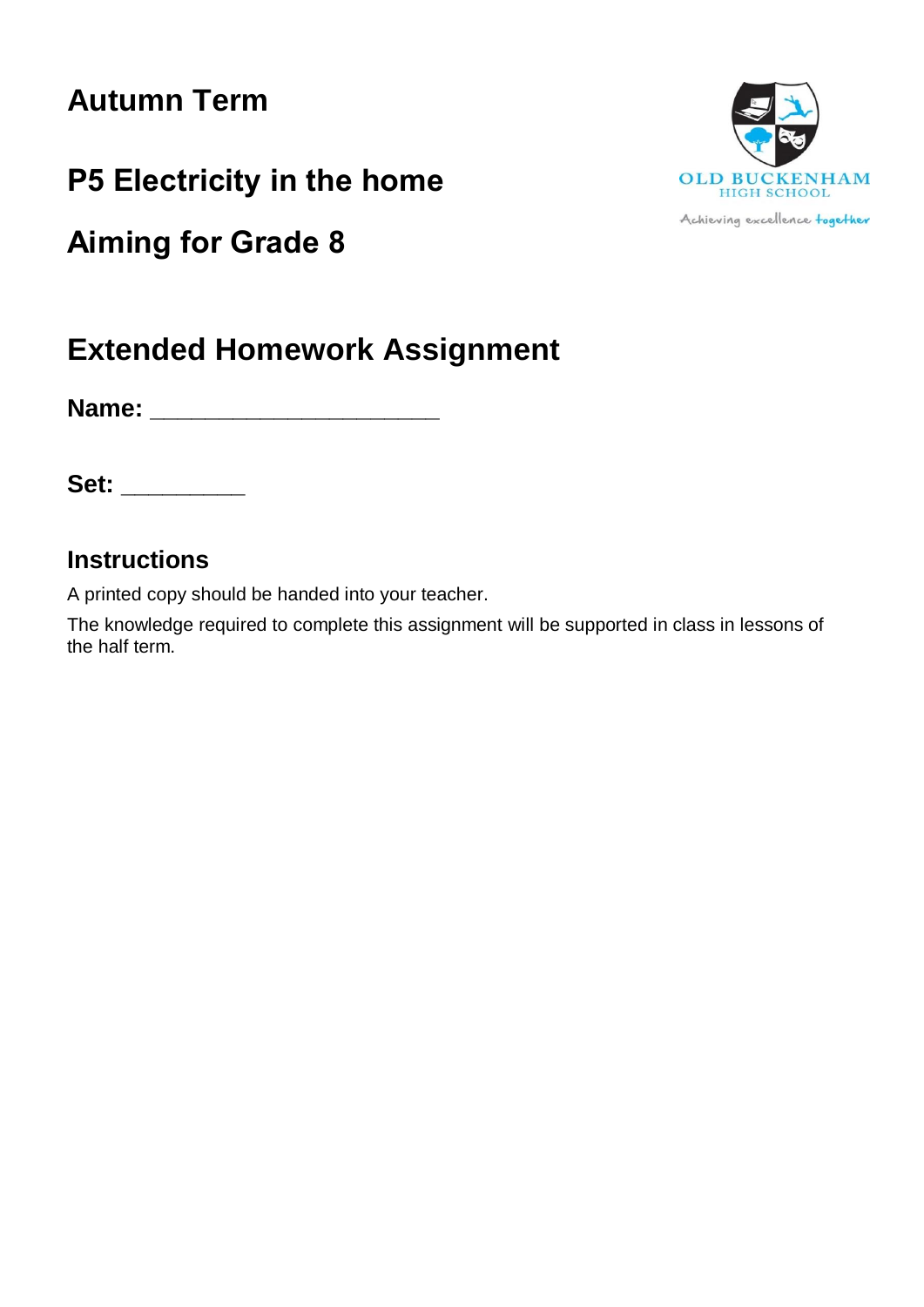## **Task**

#### **Electrical safety**

Write a leaflet about electrical safety for primary school students. The leaflet should include information about the devices you have learnt about which:

- **a** protect appliances
- **b** protect people.

#### **Appliances, cost, and efficiency**

**A** In the table below is a list of some of the electrical appliances that you might find in a home, along with their power ratings. All these appliances plug into the mains electricity. Complete the table to work out the resistance of each appliance, the current flowing through each appliance, and the fuse that you would expect to find in each plug (available fuses are 3A, 5A, and 13A). You may want to research other devices and add them to your table.

| <b>Appliance</b>         | <b>Power</b> | <b>Resistance</b><br>in $\Omega$ | <b>Current</b><br>in A | <b>Fuse rating</b><br>in A |
|--------------------------|--------------|----------------------------------|------------------------|----------------------------|
| low-energy light<br>bulb | 11W          |                                  |                        |                            |
| hair drier               | 1.5 kW       |                                  |                        |                            |
| iron                     | 1.1 kW       |                                  |                        |                            |
| kettle                   | 2 kW         |                                  |                        |                            |
| laptop                   | 40W          |                                  |                        |                            |
| microwave oven           | 800W         |                                  |                        |                            |
| oven                     | 3.5 kW       |                                  |                        |                            |
| <b>TV</b>                | 100W         |                                  |                        |                            |
| vacuum cleaner           | 500W         |                                  |                        |                            |
| washing machine          | 500W         |                                  |                        |                            |

**B** Estimate the amount of time that you might typically use each appliance in a year, and the number of kWh you would 'save' if each appliance was 10% more efficient. Display your results in a suitable table.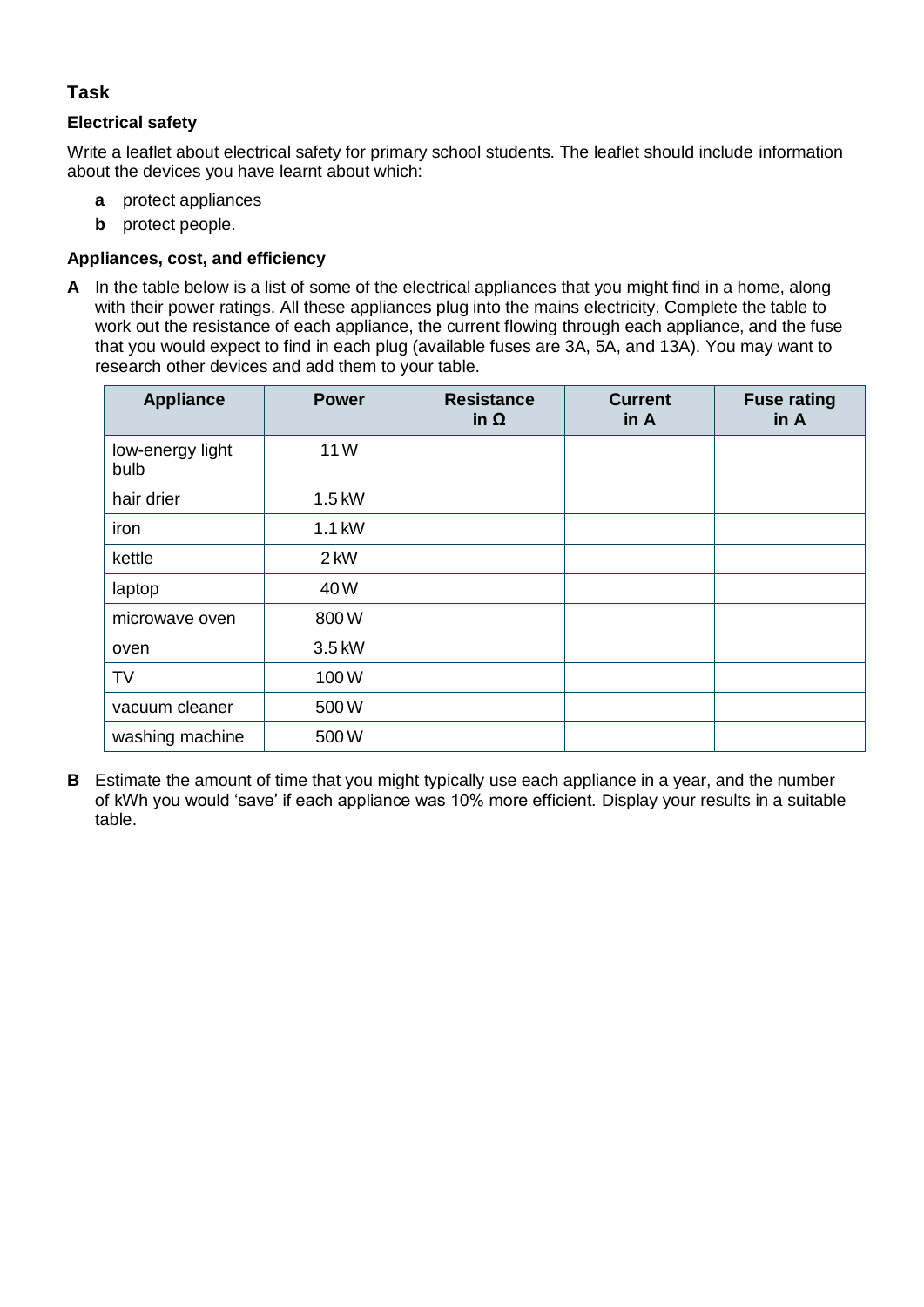# **Questions**

## **Electrical safety**

**1** Compare a fuse and an earth wire.

|              |                                                                                                                                                                                   | $(3 \text{ marks})$ |
|--------------|-----------------------------------------------------------------------------------------------------------------------------------------------------------------------------------|---------------------|
| $\mathbf{2}$ | Explain why electricians use wires of different thickness depending on the<br>power of an appliance.                                                                              |                     |
|              |                                                                                                                                                                                   |                     |
|              |                                                                                                                                                                                   |                     |
|              |                                                                                                                                                                                   |                     |
|              |                                                                                                                                                                                   | $(4$ marks $)$      |
| $\mathbf{3}$ | Suggest and explain why most ovens of power greater than 3 kW do not come<br>with a plug attached to them, but a wire that is connected directly to your<br>house wiring circuit. |                     |
|              |                                                                                                                                                                                   |                     |
|              |                                                                                                                                                                                   | $(2 \text{ marks})$ |
| 4            | Compare direct and alternating current.<br>a                                                                                                                                      |                     |
|              |                                                                                                                                                                                   |                     |
|              |                                                                                                                                                                                   | (1 mark)            |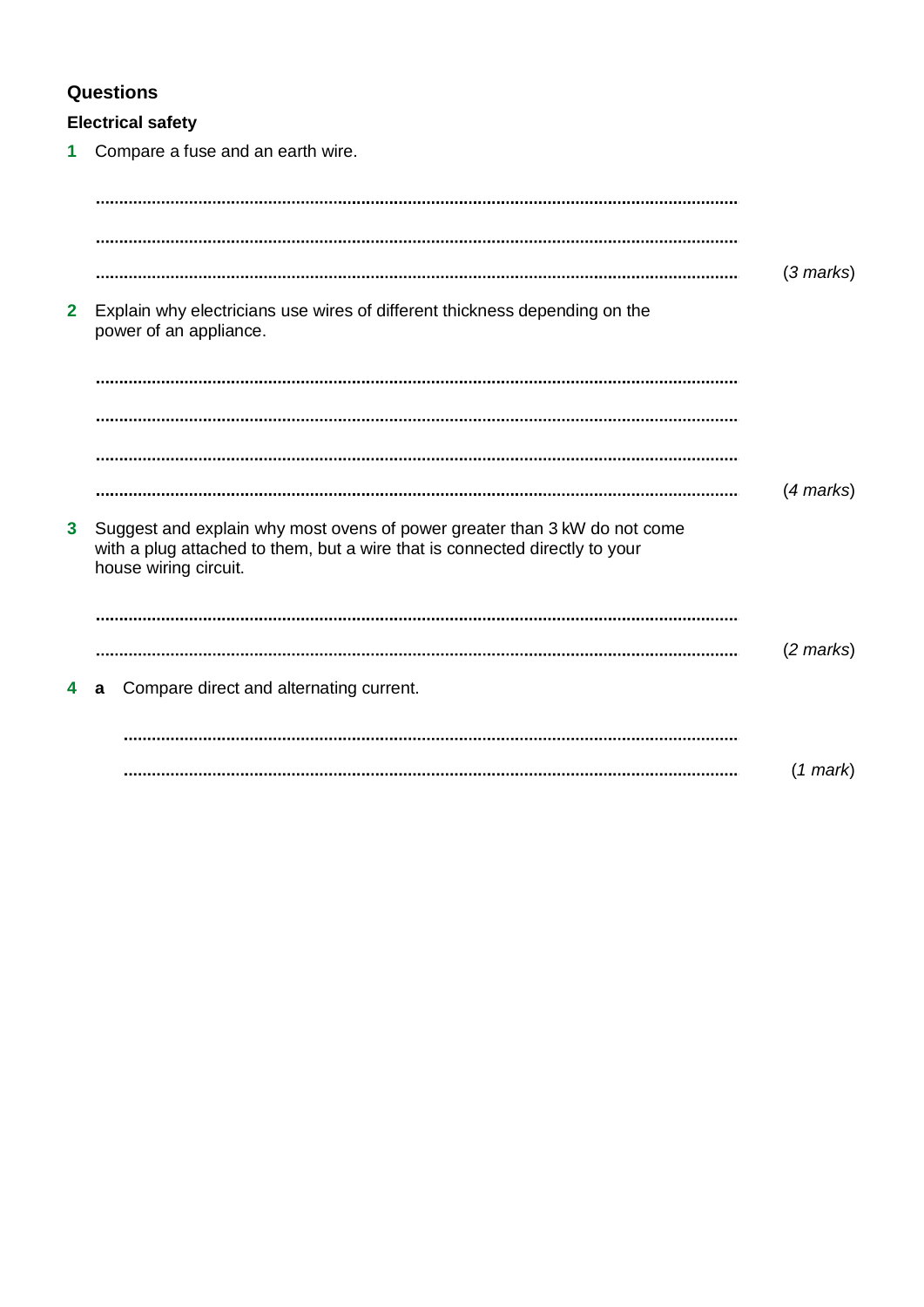**b** Use the diagram to calculate the peak potential difference. Show your method.

 $\ddotsc$ (*3 marks*) 



**c** Use the same diagram to calculate the frequency of the alternating current. Show your method.

|                                                                                                         | $(5 \text{ marks})$ |
|---------------------------------------------------------------------------------------------------------|---------------------|
|                                                                                                         |                     |
| <b>Power and resistance</b>                                                                             |                     |
| 5 Explain in terms of electrons what happens when you heat water with the<br>metal element of a kettle. |                     |

(*4 marks*)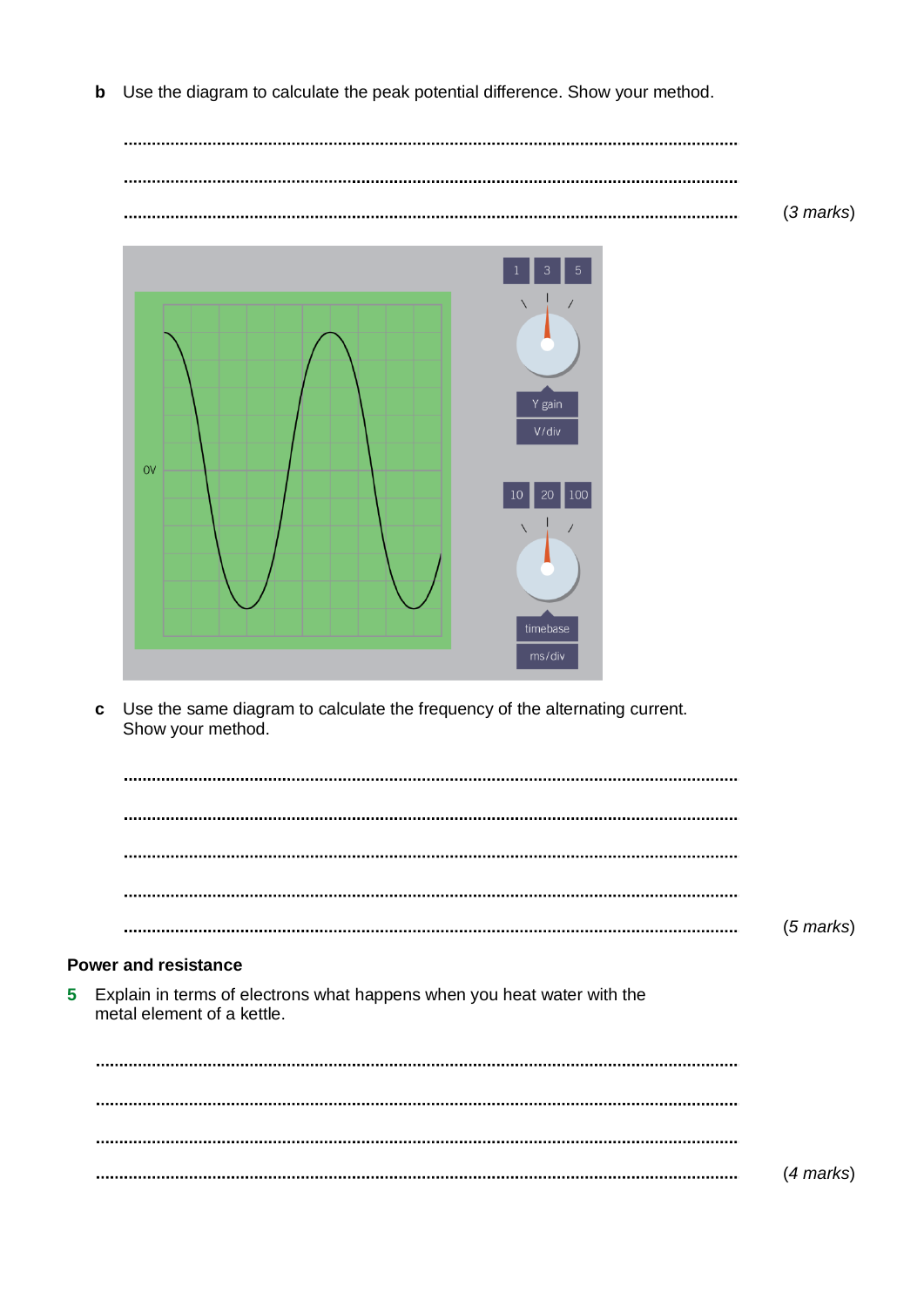**6** Explain how two lamps can work from the same potential difference but not be the same brightness.

(*4 marks*) 

**7** Complete the table with the values of p.d. and resistance. Try to fill in as much as you can without using your calculator. (*4 marks*)

| <b>Current</b> | <b>Resistance</b> | p.d. in V | Power in W |
|----------------|-------------------|-----------|------------|
| 1 A            | 1Ω                |           |            |
|                | $0.1 \Omega$      | 0.2       |            |
| 100 mA         |                   | 1.0       |            |
|                | 1 kO              |           | 9000       |

**8** One equation for power is:

power *P* (W) = (current *I* (A))<sup>2</sup>  $\times$  resistance *R* (Ω)

Use the method that you used to fill in the first row of the table to explain why.

|   |                                                                                                                   | $(2 \text{ marks})$ |
|---|-------------------------------------------------------------------------------------------------------------------|---------------------|
| 9 | Explain the link between power, current, p.d., and the energy transferred by<br>each charge flowing in a circuit. |                     |
|   |                                                                                                                   |                     |
|   |                                                                                                                   |                     |
|   |                                                                                                                   |                     |
|   |                                                                                                                   | $(4$ marks)         |
|   | Appliances, cost, and efficiency                                                                                  |                     |
|   | 10 Describe one way that energy is wasted in an electric motor, but is not the<br>case for a car engine.          |                     |
|   |                                                                                                                   | $(1$ mark $)$       |
|   | 11 Suggest and explain why more efficient electrical appliances might not be<br>cheaper to buy.                   |                     |
|   |                                                                                                                   |                     |
|   |                                                                                                                   | $(2 \text{ marks})$ |